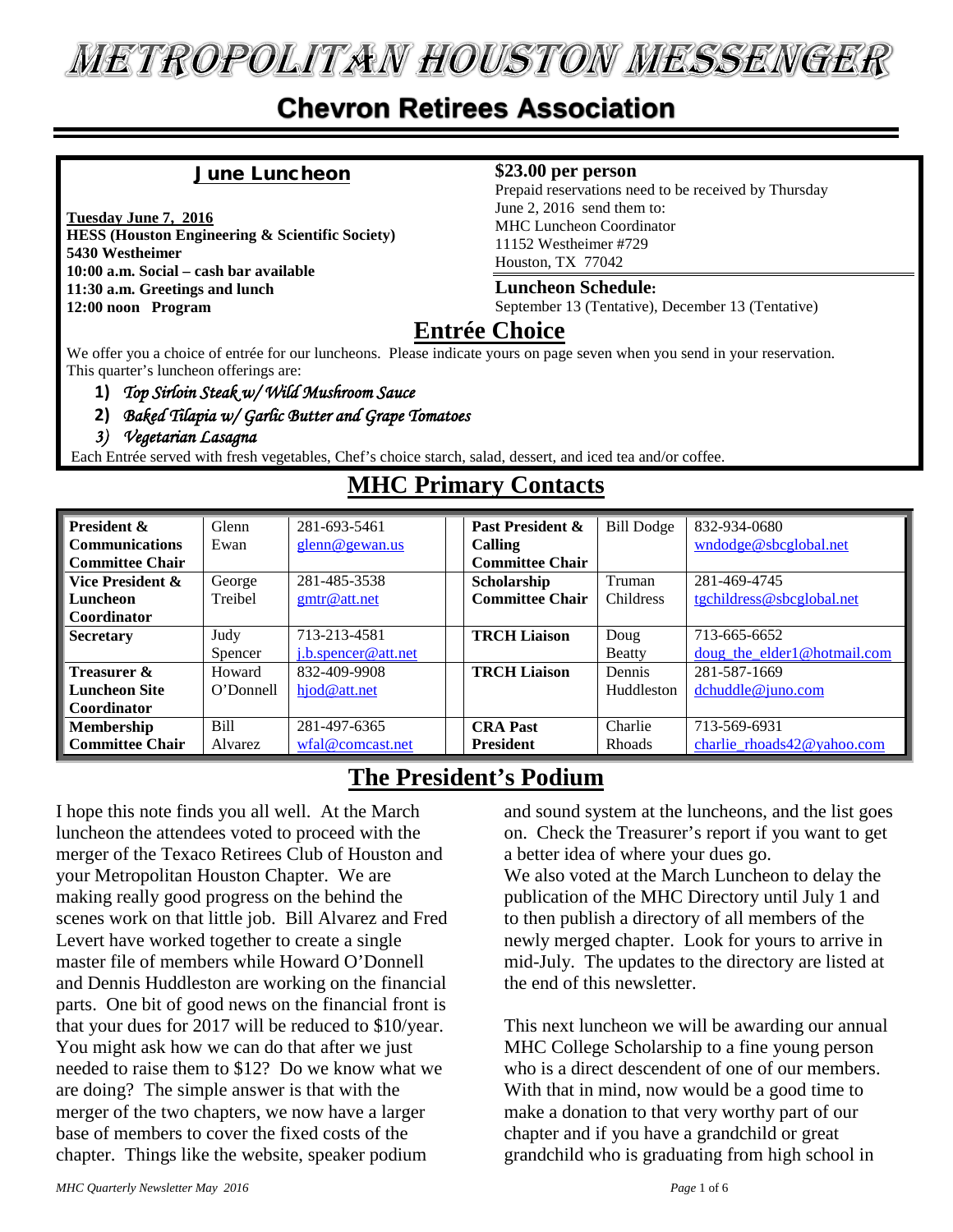the next few years check out the qualifications for applying by clicking on Scholarship/Qualifications on our website [www.cra-metrohouston.org](http://www.cra-metrohouston.org/) .

I have been reminded that we frequently say "Just tell one of our board members" but we don't list their contact information in the Newsletter. We now have a table of that information on the first page.

By now you should have received your letter officially announcing the merge of the Texaco Retirees Club of Houston and our Metro Houston Chapter. On the reverse of that letter is a form showing the data we have in our master file for you. Please review that form and return it to us if there are any missing data.

If you have an email address you can create a logon to the online version of the MHC directory. It is updated frequently and will always be your best source of information about members of our chapter. If you need assistance with creating your logon, give me a call and I will talk you through the process.

I hope you have enjoyed Spring, Summer will be upon us momentarily.

Glenn

**Last Meeting Highlights**

**Robert Frost**

Robert Frost grew up in Houston and graduated from St. John's School. He received his degree from Southern Methodist University. He was a working actor for many years, beginning at the Alley Theatre and later joining The Dallas Theatre Center.

After ranching for seven years, he began a career in commercial and ranch real estate that lasted forty years. Robert has five children, and he and his wife Synda live on their ranch near Simonton. He is a Tejas Vaquero and is actively involved with River Oaks Country Club and the Fort Bend County Museum. He is a proud member of the Speakers Committee of the Houston Livestock Show and Rodeo. He gave a very entertaining rendition of the fight for Texas independence from Mexico.

You may view his program on our website **www.cra**[metrohouston.org](http://www.cra-metrohouston.org/) by clicking on the Meeting tab.

**June Program**

#### **Leah Oberlin Director, Environmental Affairs Port of Houston Authority**



Leah Oberlin is the Environmental Affairs Director for the Port of Houston Authority. The Port of Houston Authority (Port Authority) owns, operates and leases the public facilities at the Port of Houston including the general cargo terminals at the Turning Basin, the

Barbours Cut and Bayport container terminals. Ms. Oberlin is responsible for the management of the Port Authority's Water Programs, which include projects associated with storm water, wastewater, potable water, spill prevention control and countermeasures, dredging return water, vessel discharge, petroleum storage tanks, wetlands, NEPA, and soil / ground water remediation requirements, regulations, and permits at Federal, State, and Local levels.

Ms. Oberlin has over 15 years of experience in the environmental field, most recently with HNTB Corporation where she served as the Environmental Planning Department Manager. While at HNTB, she specialized in federal permitting and National Environmental Policy Act projects including the Grand Parkway Segments H&I Environmental Impact Statement  $(EIS)$  and the South Padre Island  $2<sup>nd</sup>$  Causeway EIS. Her experience also includes ten years with the Jacksonville District of the U.S. Army Corps of Engineers as a Section Chief of the Palm Beach Gardens Regulatory office and Supervisory Environmental Engineer, where she supervised and/or prepared multiple large scale NEPA/federal permits associated with mining, dredging, coastal development, beach nourishment, water quality improvement, and other projects.

Ms. Oberlin earned a B.S. in Marine Science from Texas A&M University at Galveston, and has a M.S. in Environmental Engineering and Geological Sciences from the University of Notre Dame.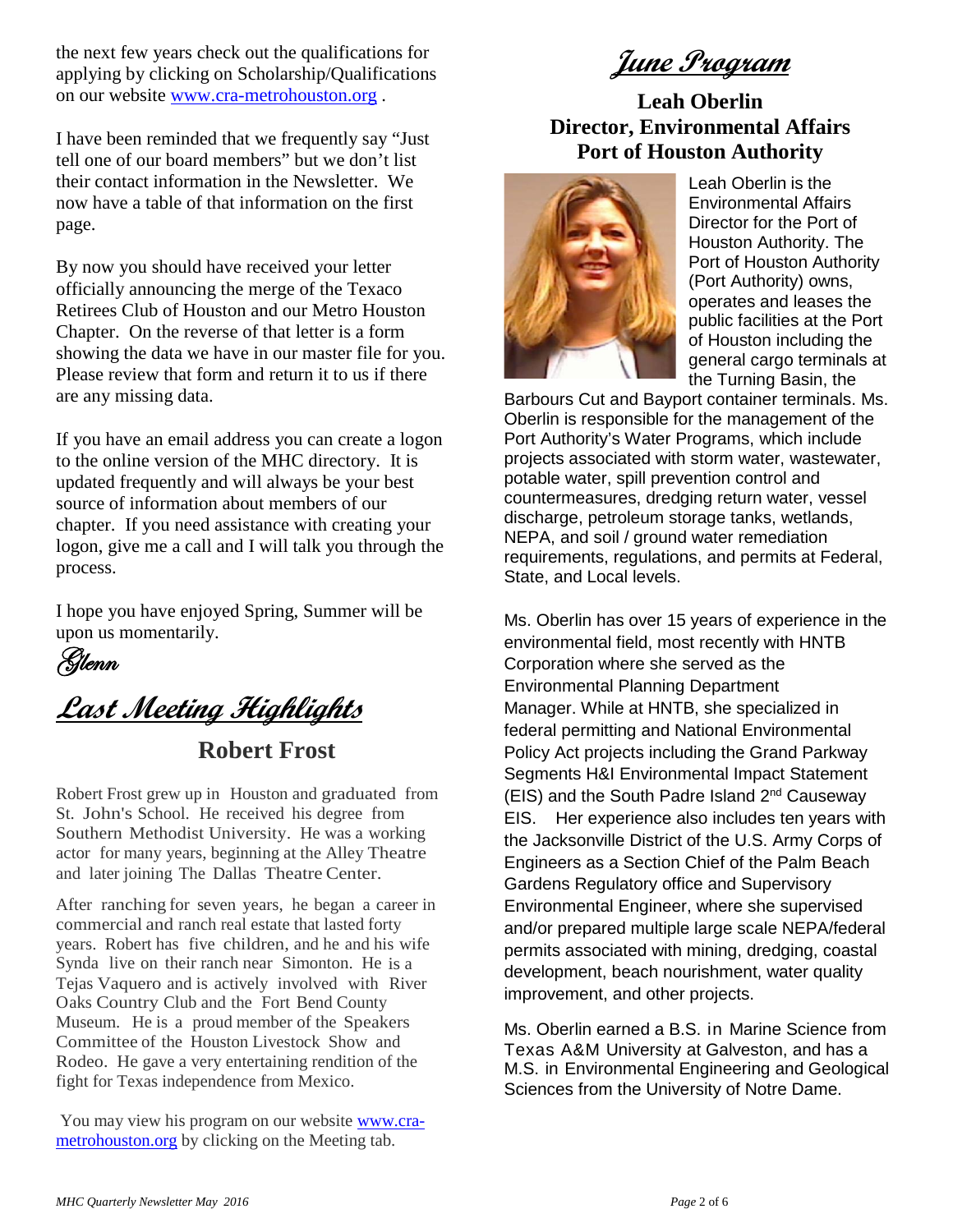### **2016 First Qtr. Financial Statement**

| <b>REVENUE</b>                | Annual<br><u>Budget</u> | <b>YTD</b> Actual |
|-------------------------------|-------------------------|-------------------|
| Income (dues)                 | \$4,500                 | \$3,982           |
| <b>TOTAL REVENUE</b>          | \$4,500                 | \$3,982           |
|                               |                         |                   |
| <b>EXPENSES</b>               |                         |                   |
| <b>CRA Dues</b>               | \$1,125                 | \$930             |
| Luncheon Meal Cost - Net      | \$750                   | \$280             |
| Web Site                      | \$300                   | \$102             |
| Misc. Expenses                | \$250                   | \$162             |
| Mail Box                      | \$0                     | \$0               |
| <b>Luncheon Door Prizes</b>   | \$600                   | \$150             |
| Luncheon Entertainment        | \$600                   | \$0               |
| Scholarship Fund Transfer     | \$500                   | \$445             |
| <b>TOTAL EXPENSE</b>          | \$4,125                 | \$2,069           |
| Surplus/(Deficit)             | \$375                   | \$1,913           |
| <b>SCHOLARSHIP FUND</b>       | DATE                    | <b>BALANCE</b>    |
| <b>Beginning Balance</b>      | 7/1/2015                | \$131             |
| <b>Scholarship Donations</b>  | 4/1/2016                | \$1424            |
| <b>General Fund Transfers</b> | 4/14/2016               | \$445             |
| Scholarship Award             | 6/7/2016                | $(\$2000)$        |
| Net Balance - Predicted       | 7/1/2016                | \$0               |

#### **Items of note:**

Each year at the April Board of Directors meeting, the current balance in the Scholarship Fund is presented and,if needed, a motion is made to transfer funds from the General Operating Fund to the Scholarship Fund to ensure a full \$2000 in the Scholarship Fund for the upcoming June award. This year the transfer amount was \$445.

# **Newsletter Delivery**

If you received your newsletter but not in the manner you wanted to receive it, MAYBE it is because you didn't tell us how you wanted to receive it. We are delivering the newsletter using the method you have indicated you want to receive it. To conserve the financial resources of your chapter, newsletter delivery will **default to e-Mail.** Let us know if you want to receive it by postal mail. Just call Glenn Ewan at 281- 693-5461 or email us at [Newsletter@cra-metrohouston.org](mailto:Newsletter@cra-metrohouston.org)

# **SCHOLARSHIP**

The MHC Scholarship winner for this year has been selected and will be presented at the June luncheon. If you have a grandchild, or great grandchild who you believe may qualify please check out the eligibility requirements at our website [www.cra-metrohouston.org](http://www.cra-metrohouston.org/) in the *Scholarship/Qualifications* tab. Since our MHC Scholarship is limited to those applicants that are sponsored by a current dues paying member of the MHC, we must validate the student sponsor before sending a packet. If you are a qualified sponsor, please submit the *Student Nomination and Sponsor Validation Form,* also found on the Scholarship/Qualifications tab, to our Scholarship Chairman by either e-mail or postal mail at:

#### [tgchildress@sbcglobl.net](mailto:tgchildress@sbcglobl.net)

OR

MHC Scholarship Program Coordinator 7502 Renmark Lane Houston, TX 77070



Beginning the first of July, MHC will begin supporting the Houston Food Bank with our donations of non-perishable food and paper goods. Because the Food Bank purchases in very large quantities and with significant discounts, we are advised that your \$1 contribution to them purchases \$20 worth of food, therefore, if you are going to purchase items for this purpose consider donating the cash, it purchases a lot more if HFB spends it for you and it will be used to purchase items HFB needs most. To facilitate cash donations we will place a donation jar for the HFB on the registration table. TRCH has made a chapter cash donation each year in December to HFB, this is a practice MHC will adopt with the merger. In addition to donating money, this association will also provide us an opportunity to volunteer at their site and contribute in that manner.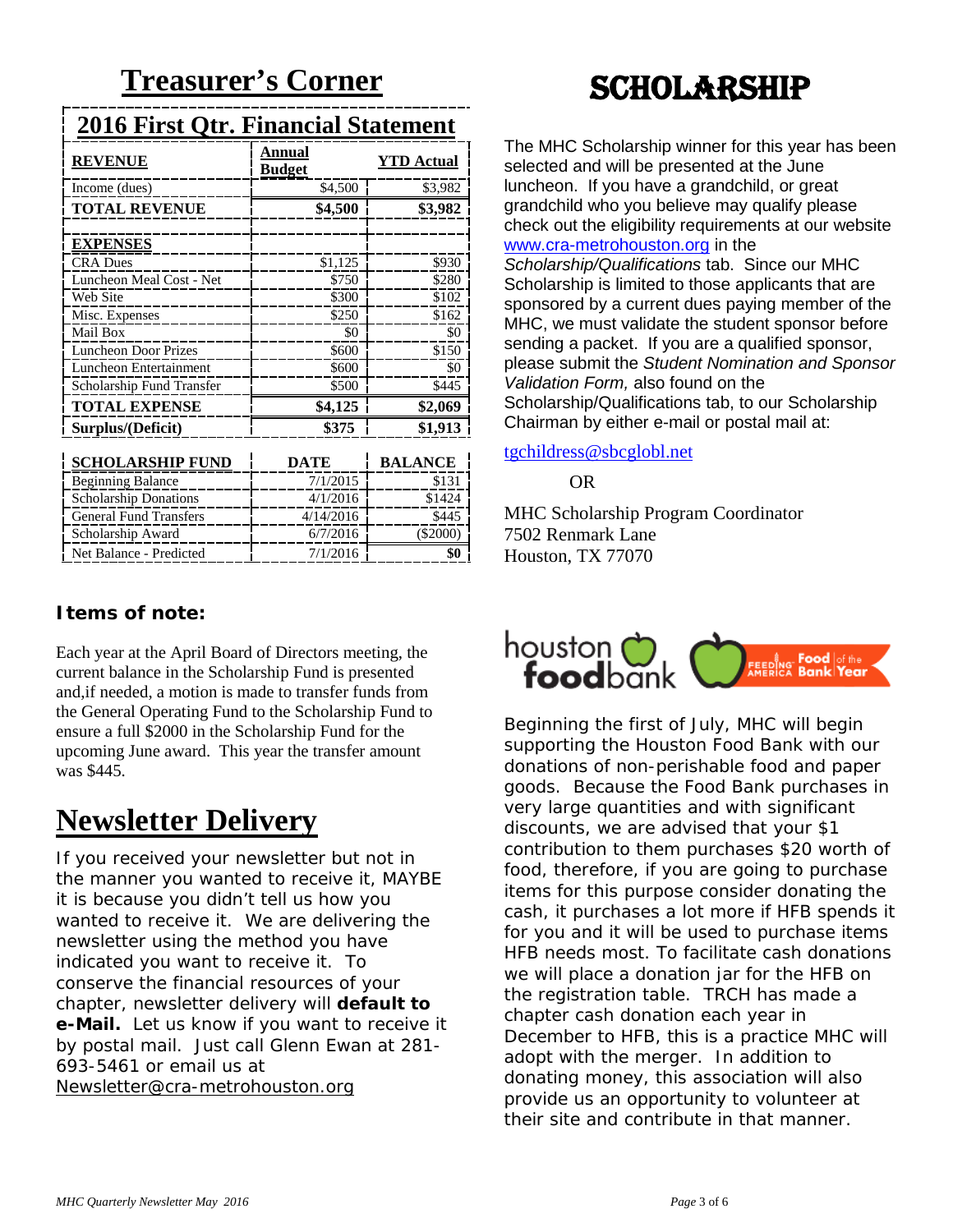# Door Prize Winners





THOMAS WHITE **PANSY MEYER** PANSY MEYER WANDA REVES







CHARLIE SPECHT STEVE OHNIMUS





DONNA FOSTER FRANK CONNOR



**\*\*Note\*\***

**We are now collecting birthday and wedding anniversary dates on the Membership Renewal and Luncheon Reservation form, page 7 of this newsletter. Please give us your data when you renew your membership. We will not share it, apart from this newsletter. We will only use it to recognize you in this newsletter when your special days roll around.**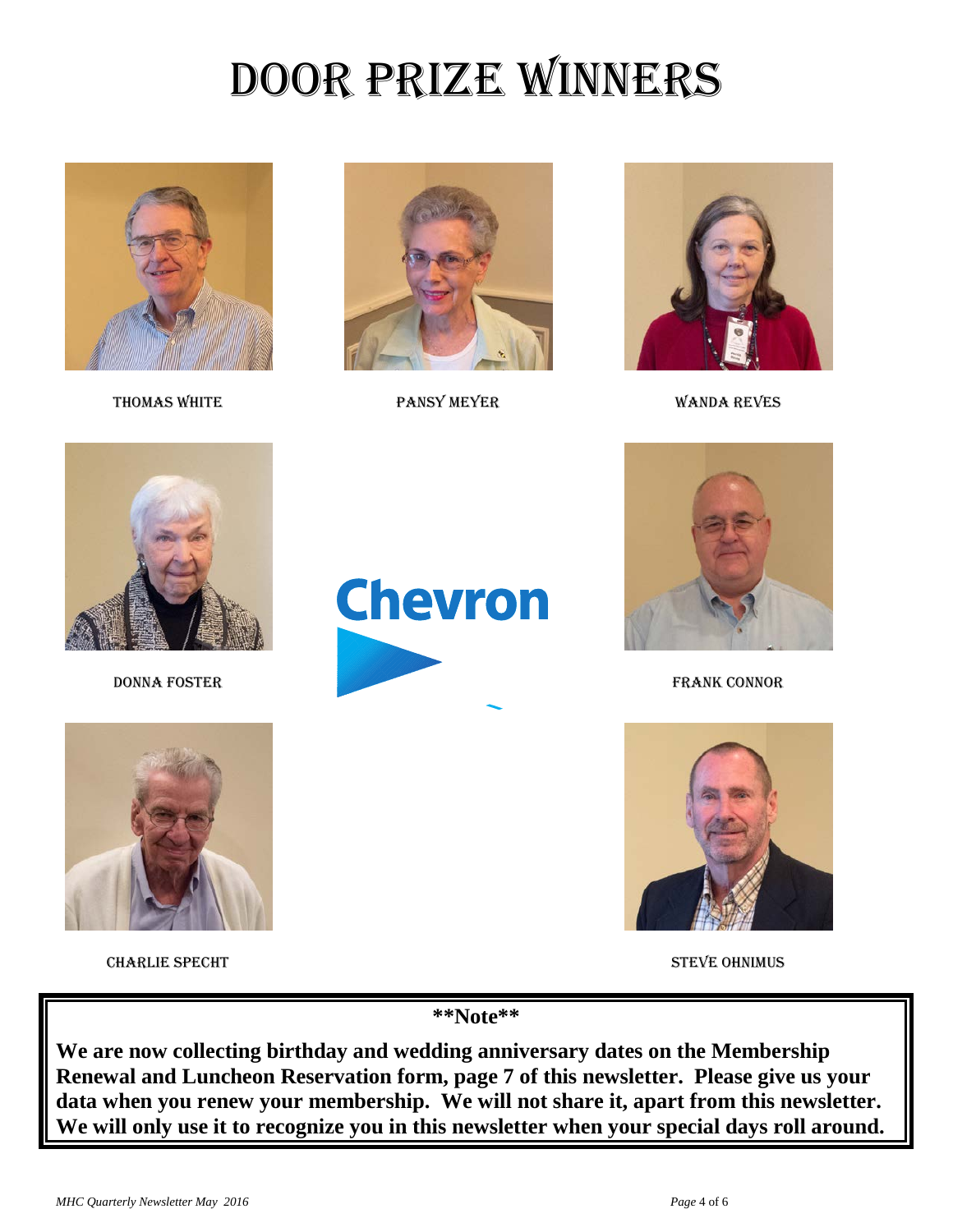### IN MEMORIAM



We regret to report the loss of some of our friends:

| Frederick J "Fritz" Attermeier | 1/26/16 | Texaco  |
|--------------------------------|---------|---------|
| John Martin Billings           | 3/6/16  | Gulf    |
| Dorothy Jean Buerger           | 2/15/16 | Texaco  |
| <b>Richard Byrd</b>            | 4/3/16  | Texaco  |
| Michael D. Cochran             | 3/19/16 | Chevron |
| Eleanor Rice Diaz              | 1/8/16  |         |
| Spouse of Norman A. Diaz       |         | Gulf    |
| Rejane Dufour                  | 4/20/16 |         |
| Spouse of Raymond Dufour       |         | Gulf    |
| Thomas Morgan Ellis, Jr        | 4/10/16 | Chevron |
| Harvey Fitzpatrick             | 4/12/16 | Chevron |
| Roma Mae Gary                  | 3/4/16  | Texaco  |
| Herbert Stanley Groot, Jr      | 2/10/16 | Gulf    |
| Joseph K. Haegelin             | 2/8/16  | Texaco  |
| James L. "Jack" Jones, Jr      | 3/14/16 | Texaco  |
| Charles Londa, Sr              | 2/17/16 | Gulf    |
| Ray G. Martin                  | 3/19/16 | Gulf    |
| David Mason                    | 2/18/16 | Chevron |
| Betty Lott Monaghan            | 2/22/16 | Texaco  |
| Gary Lee Petering              | 3/5/16  | Chevron |
| Victor Ewing Pursch            | 2/16/16 | Gulf    |
| Ray Snokhaus                   | 2/26/16 | Gulf    |
| Dan Wallace Spears             | 4/29/16 | Gulf    |
| A. D. White, JR                | 2/9/16  | Texaco  |

We extend our deepest sympathy to the families of these individuals

Please help us keep this section up to date. Many of our retiree families do not put an obituary in the Houston Chronicle. When you learn of the death of a retiree, please pass that information to Judy Spencer or email [newsletter@cra-metrohouston.org](mailto:newsletter@cra-metrohouston.org) .

## *Seen at the Last Luncheon*

We thought you might be interested in who attended our March 15th luncheon. An informal list of attendees is below. If you haven't seen some of your MHC friends in a long time, come to the June 7<sup>th</sup> luncheon. You'll likely see them there!

| <b>Bill Alvarez</b>     |               | Patsy Liao            |  |  |
|-------------------------|---------------|-----------------------|--|--|
| <b>Esther Bender</b>    |               | Mildred Lynn          |  |  |
| <b>Charles Chambers</b> |               | <b>Beth McCracken</b> |  |  |
| <b>Truman Childress</b> |               | Ricky Mercado         |  |  |
| Frank Coe               |               | Pansy Meyer           |  |  |
| Frank Conner            |               | John Montgomery       |  |  |
| Linda Denny             |               | Daisy Ohnimus         |  |  |
| <b>Bill Dodge</b>       |               | <b>Steve Ohnimus</b>  |  |  |
| Don Edmonston           |               | Wanda Reves           |  |  |
| Gail Edmonston          |               | Charlie Rhoads        |  |  |
| Glenn Ewan              |               | Jim Ryan              |  |  |
| Lorraine Ewan           |               | Nancy Ryan            |  |  |
| <b>Buford Foster</b>    |               | David Silarski        |  |  |
| Donna Foster            |               | Jean Silarski         |  |  |
| Donald Fought           |               | <b>Charlie Specht</b> |  |  |
| Dorothy Greenwood       |               | <b>Judith Spencer</b> |  |  |
| Charlie Hancock         |               | <b>Betty Spooner</b>  |  |  |
| Shirald Hendrix         |               | James Stokes          |  |  |
| Marti Hewell            |               | George Treibel        |  |  |
| Dennis Huddleston       |               | <b>Bill Wally</b>     |  |  |
| Larry Huebel            |               | John Weiss            |  |  |
| Paul Larson             |               | <b>Thomas White</b>   |  |  |
| <b>Fred Levert</b>      |               |                       |  |  |
| <b>Robert Frost</b>     | Entertainment |                       |  |  |

#### **Membership**

As Glenn told you in his "The President's Podium" TRCH is merging with MHC and our total membership will grow by about 300 members. Our regular luncheons after the July  $1<sup>st</sup>$  date will now be as large as our December holiday luncheon so come meet some new friends.

Glenn's invitation letter to recent Chevron terminated employees has been very successful. So far this year we have had 69 new members join MHC. A table showing contact information for these people is at the end of this newsletter. Please welcome them to our chapter.

Please take a moment to let us know what type of events or activities will make your chapter more to your liking. Just email all your ideas to [membership@cra-metrohouston.org](mailto:membership@cra-metrohouston.org). Thank you.

If you haven't renewed your 2016 membership, please do so at your earliest convenience.

Bill Alvarez, MHC Membership Committee Chair